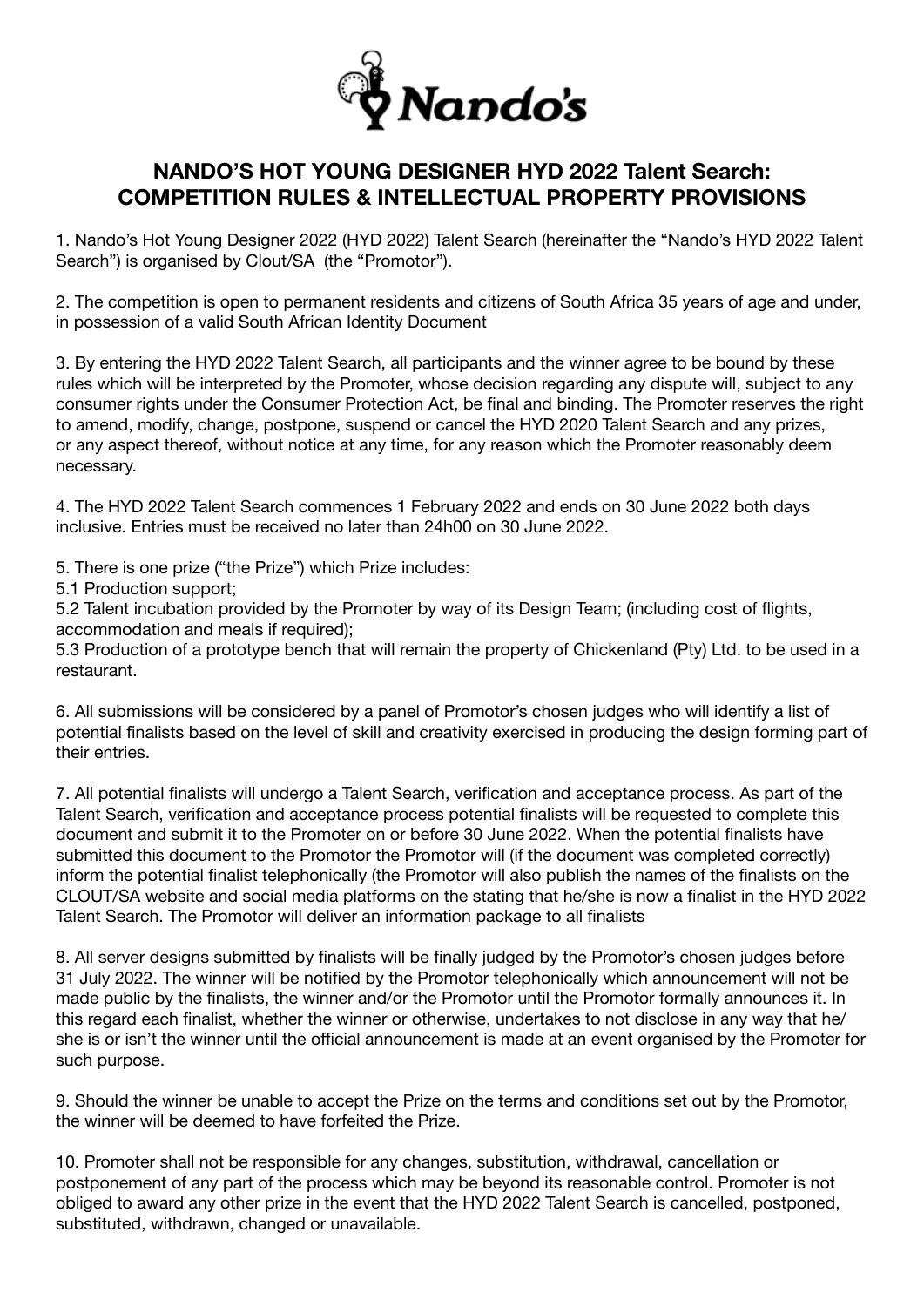

11. Entries which are unclear, illegible, are submitted via an incorrect entry mechanism or contain errors or from Disqualified Persons will be declared invalid.

12. If the Promoter is unable to reach any person to complete the verification and acceptance process for whatsoever reason, such person will be disqualified and a replacement entry may take place in the same manner as the first panel judgement.

13. The Prize is neither transferable nor redeemable for cash and the Promoter is not liable for any defect in the Prize. The Promoter reserve the right to substitute the Prize with any other prize of comparable commercial value. All ancillary costs, including but not limited to transport, meals, personal and incidental expenses, insurance, government taxes, management fees or other fees applicable and not mentioned in paragraph 5 are the responsibility of the winner and/or participants.

14. Should any dispute arise in relation to the interpretation of these HYD 2022 Talent Search rules, the Promoter's decision shall be final and no correspondence shall be entered into.

15. All participants and the winner, as the case may be, indemnify the Promoter, its advertising agencies, advisers, nominated agents, suppliers and franchisees, its affiliates and/or associated companies against any and all claims of any nature whatsoever arising out of and/or from their participation in any way howsoever in this the HYD 2022 Talent Search (including, as a result of any act or omission, whether as a result of negligence, misrepresentation, misconduct or otherwise on the part of the Promoter and/or use of the Prize).

16. The Promoter will require the winner to complete and submit this information disclosure agreement and indemnification to enable the Promoter to ensure compliance with these rules and the Consumer Protection Act 68 of 2008. Should any winner refuse or be unable to comply with this rule for any reason, such winner will be deemed to have rejected the Prize and it shall revert back to the Promoter.

17. The Promoter may require the winner and/or his/her partner be identified, photographed and the photographs published in printed media, or to appear on radio and television, when accepting his/ her Prize and/or after having received his/her Prize. The winner and/or his/her partner will be given the opportunity to decline to the publication of their images and to participate in the Promoter's marketing material in so far as it relates to the Nando's Hot Young Designer HYD 2022 Talent Search.

18. All queries in connection with the HYD 2022 Talent Search should be directed to Natalie Dadswell (natalie@nandos.com)

19. A copy of these competition rules is available at no cost to the participants and can be downloaded in printable form from www.clout-sadesign.co.za

### 20. INTELLECTUAL PROPERTY

Intellectual Property refers to those assets that are protected in law through specific intellectual property rights. These rights may be registered or unregistered and include, but are not limited to, patents, designs, trademarks, domain names, artworks, photographs, literary works, logo's and confidential information such as know-how and trade secrets.